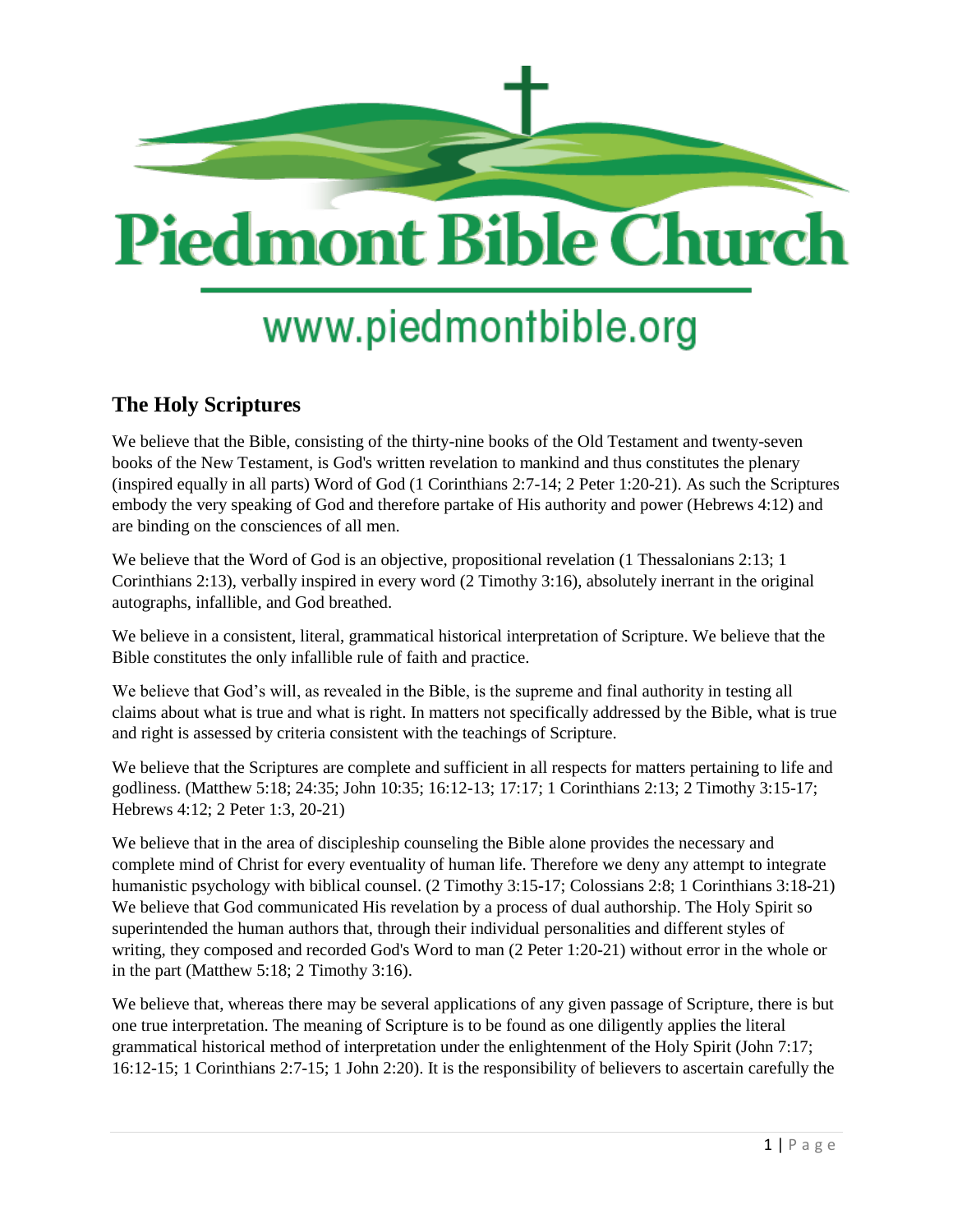true intent and meaning of Scripture, recognizing that proper application is binding on all generations. Yet the truth of Scripture stands in judgment of men; never do men stand in judgment of it.

#### **God**

We believe that there is but one living and true God (Deuteronomy 6:4; Isaiah 45:5-7; 1 Corinthians 8:4), an infinite, all knowing Spirit (John 4:24), perfect in all His attributes, one in essence, eternally coexisting in three distinct Persons—Father, Son, and Holy Spirit (Matthew 28:19; 2 Corinthians 13:14)—each equally deserving worship and obedience.

We believe that God is completely unique; He is unlike anyone or anything else in all the universe. God has all power, all knowledge, all wisdom, and is due all glory, honor and praise. As the only absolute and omnipotent Ruler in the universe, He is sovereign in creation, providence, and redemption, and everything that comes to pass does so at His decree (Psalm 103:19; Romans 11:36). All things will, in the end, result in the glory of God (Isaiah 46:5; Ephesians 1:10-14).

We believe that God created the universe, and everything in it, out of nothing (ex nihilo), by the word of His power in six literal twenty-four hour days (Genesis 1:31; Hebrews 11:3; Exodus 31:17). Having no deficiency in Himself, nor moved by any incompleteness in His self-sufficiency, God was pleased to display His glory to all mankind through His creation (Genesis 1; Psalm 19:1; Exodus 3:12-14; Psalm 50:9-15; Acts 17:25; Romans 1:20).

## **God the Father**

We believe that God the Father, the first Person of the Trinity, orders and disposes all things according to His own purpose and grace (Psalm 145:8-9; 1 Corinthians 8:6). He is the Creator of all things (Genesis 1:1-31; Ephesians 3:9). His fatherhood involves both His designation within the Trinity and His relationship with mankind. He is Creator of all men but is spiritual Father only to believers (Romans 8:14; 2 Corinthians 6:18). He has decreed for His own glory all things that come to pass (Ephesians 1:11).

## **God the Son**

We believe that Jesus Christ, the second Person of the Trinity, possesses all the divine excellencies, and in these He is coequal, consubstantial, and coeternal with the Father (John 10:30; 14:9).

We believe that Jesus Christ is the image of the invisible God, the first-born of all creation, and that by Him all things were created that are in the heavens and on earth, visible and invisible, and that He sustains all creation (John 1:3; Colossians 1:15-17; Hebrews 1:2).

We believe that Jesus Christ, in His incarnation, did not regard equality with God a thing to be grasped, but emptied Himself, taking the form of a bond-servant being made in the likeness of men.

We believe that Jesus Christ perfectly represents humanity and deity in indivisible oneness (Micah 5:2; John 5:23; 14:9-10; Philippians 2:5-8; Colossians 2:9).

We believe that our Lord Jesus Christ was virgin born (Isaiah 7:14; Matthew 1:23, 25; Luke 1:26-35); that He was and still is God incarnate (John 1:1, 14); and that the purpose of the incarnation was to reveal God, redeem men, rule over God's kingdom, and fulfill all righteousness (Psalm 2:7-9; Isaiah 9:6; John 1:29; Philippians 2:9-11; Hebrews 7:25-26; 1 Peter 1:18-19).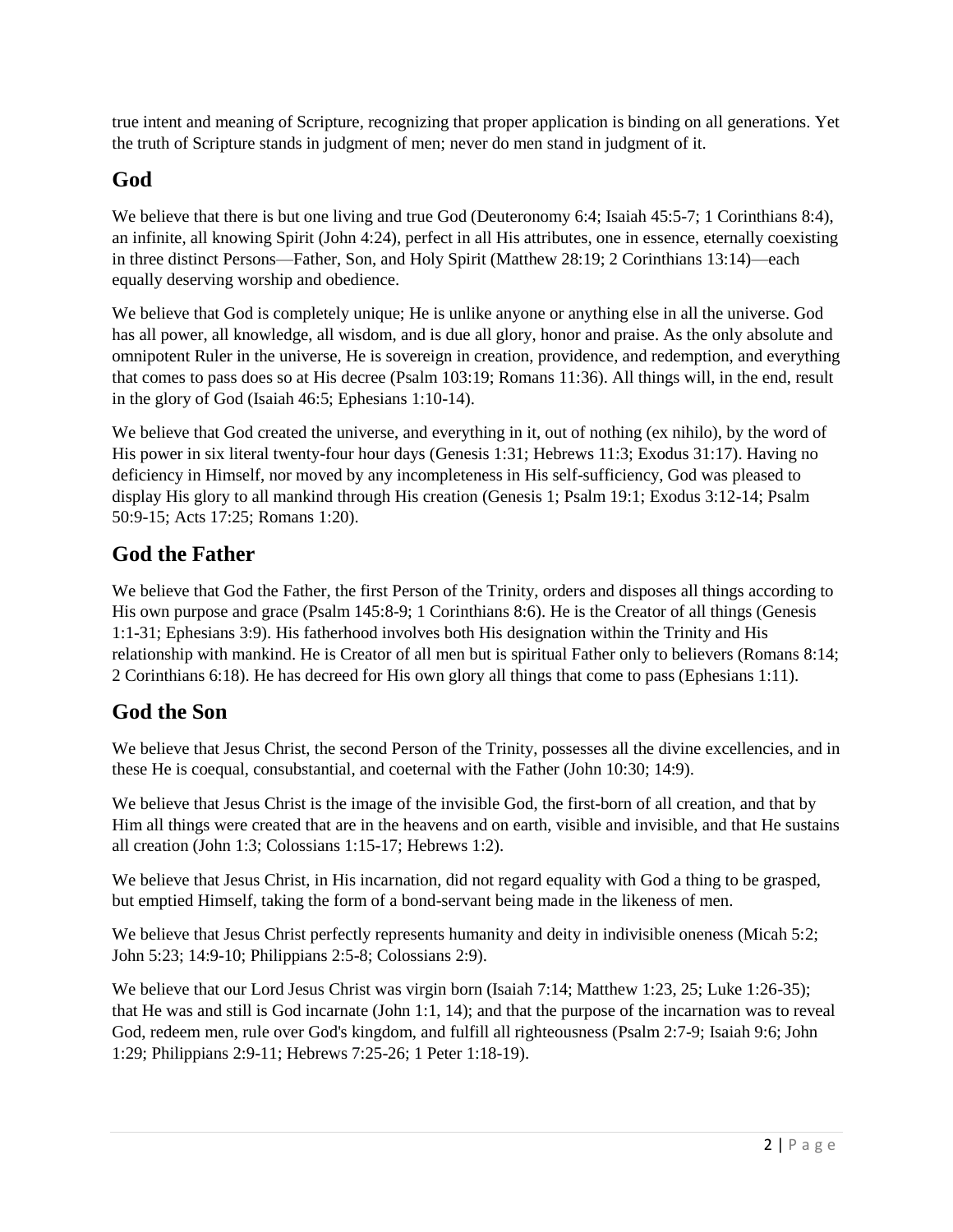We believe that our Lord Jesus Christ perfectly accomplished our redemption through the shedding of His blood and sacrificial death on the cross and that His death was voluntary, vicarious, substitutionary, propitiatory, and redemptive (John 10:15; Romans 3:24-25; 5:8; 1 Peter 2:24).

We believe that our justification is made sure by His literal, physical resurrection from the dead and that He is now seated at the right hand of the Father, where He mediates as our Advocate and great High Priest (Matthew 28:6; Luke 24:38-39; Acts 2:30-31; Romans 4:25; 8:34; Hebrews 4:14, 7:25; 9:24; 1 John 2:1).

We believe that in the resurrection of Jesus Christ from the grave, God confirmed the deity of His Son and gave proof that God has accepted the atoning work of Christ on the cross. Jesus' bodily resurrection is also the guarantee of a future resurrection life for all believers (John 5:26-29; 14:19; Romans 1:4; 4:25; 6:5-10; 1 Corinthians 15:20, 23).

We believe that Jesus Christ will return imminently to gather His elect which is the Body of Christ and establish a new Heaven and new Earth wherein righteousness dwells (Acts 1:9-11; 1 Thessalonians 4:13- 18; 2 Peter 3:9-13; Revelation 20).

We believe that the Lord Jesus Christ is the One through whom God will judge all mankind (John 5:22-23; 1 Corinthians 3:10-15; 2 Corinthians 5:10; Matthew 25:31-46; Revelation 20:11-15). As the Mediator between God and man (1 Timothy 2:5), the Head of His Body the church (Ephesians 1:22; 5:23; Colossians 1:18), and the coming universal King, who reigns on the throne of David (Isaiah 9:6; Luke 1:31-33), He is the final Judge of all who fail to place their trust in Him as Lord and Savior (Matthew 25:14-46; Acts 17:30-31).

We believe that on the basis of the efficacy of the death of our Lord Jesus Christ, the believing sinner is freed from the punishment, the penalty, the power, and one day the very presence of sin; and that he is justified, given eternal life, and adopted into the family of God (Romans 3:25; 5:8-9; 2 Corinthians 5:14- 15; 1 Peter 2:24; 3:18).

# **God the Holy Spirit**

We believe that the Holy Spirit is the third divine Person of the Trinity, and that He is eternal, underived, possessing all the attributes of personality and deity including intellect (1 Corinthians 2:10-13), will (1 Corinthians 12:11), eternality (Hebrews 9:14), omnipresence (Psalm 139:7-10), omniscience (Isaiah 40:13-14), omnipotence (Romans 15:13), and truthfulness (John 16:13). In all the divine attributes and personhood He is coequal and consubstantial with the Father and the Son (Matthew 28:19; Acts 5:3-4; 28:25-26; 1 Corinthians 12:4-6; 2 Corinthians 13:14; and Jeremiah 31:31-34 with Hebrews 10:15-17).

We believe that it is the work of the Holy Spirit to execute the divine will with relation to all mankind. We recognize His sovereign activity in creation (Genesis 1:2), the incarnation (Matthew 1:18), the written revelation (2 Peter 1:20-21), and the work of salvation (John 3:5-7).

We believe that the work of the Holy Spirit in this age began at Pentecost when He came from the Father as promised by Christ (John 14:16-17; 15:26) to initiate and complete the building of the Body of Christ, which is His church (1 Corinthians 12:13). The broad scope of His divine activity includes convicting the world of sin, of righteousness, and of judgment; glorifying the Lord Jesus Christ and transforming believers into the image of Christ (John 16:7-9; Acts 1:5; 2:4; Romans 8:29; 2 Corinthians 3:18; Ephesians 2:22).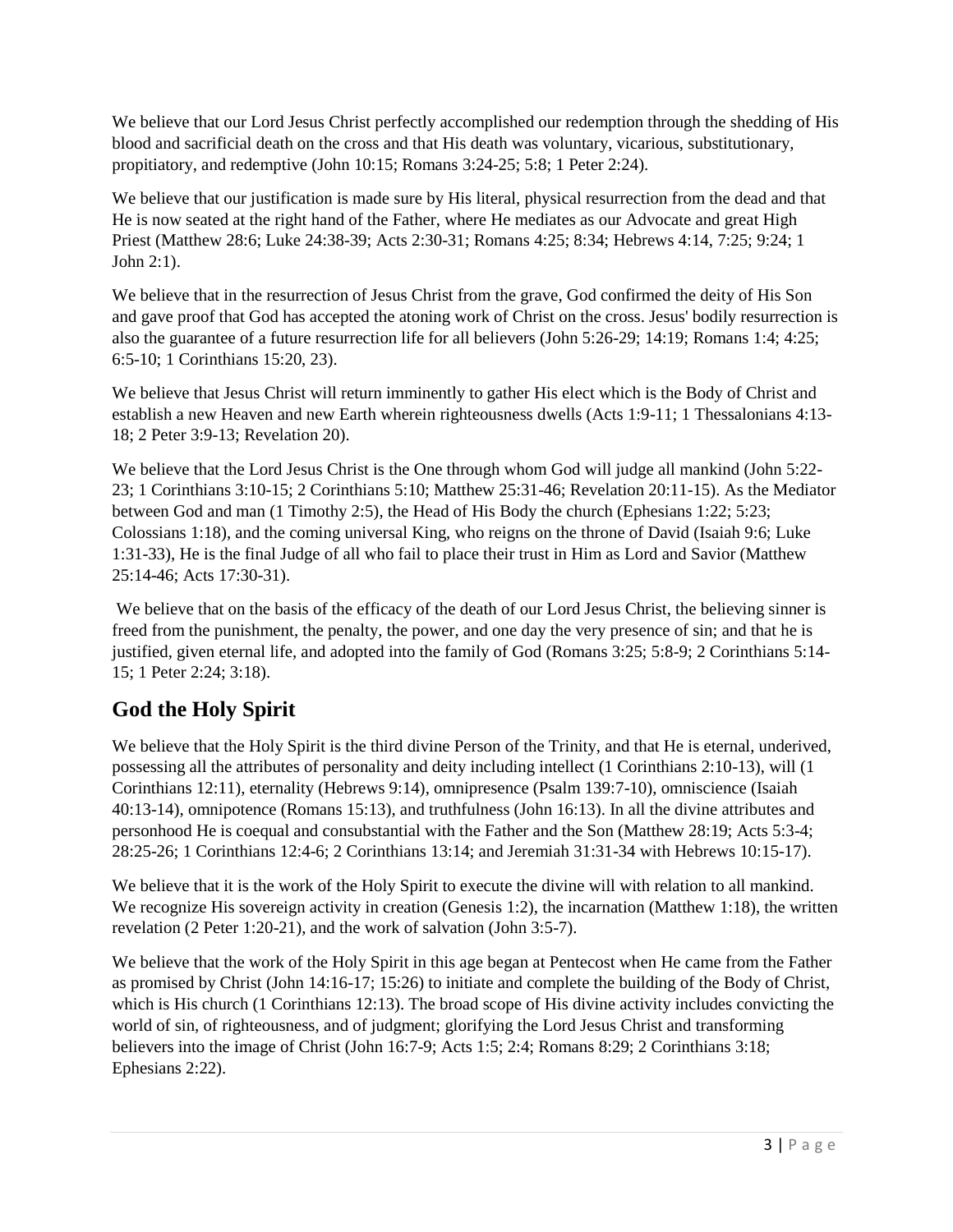We believe that the Holy Spirit is the supernatural and sovereign Agent in regeneration, baptizing all believers into the Body of Christ (1 Corinthians 12:13). The Holy Spirit also indwells, sanctifies, instructs, empowers them for service, and seals them unto the day of redemption (Romans 8:9; 2 Corinthians 3:6; Ephesians 1:13).

We believe that the Holy Spirit was the divine agent who guided the apostles and prophets ensuring that all Scripture was His God-breathed revelation.

We believe that every believer possesses the indwelling presence of the Holy Spirit from the moment of salvation, and it is the duty of all those born of the Spirit to be filled with (controlled by) the Spirit (John 16:13; Romans 8:9; Ephesians 5:18; 2 Peter 1:19-21; 1 John 2:20-27).

We believe that the Holy Spirit administers spiritual gifts to the church. The Holy Spirit glorifies neither Himself nor His gifts by ostentatious displays, but He does glorify Christ by implementing His work of redeeming the lost and building up believers in the most holy faith (John 16:13-14; Acts 1:8; 1 Corinthians 12:4-11; 2 Corinthians 3:18).

We believe, in this respect, that God the Holy Spirit is sovereign in the bestowing of all His gifts for the perfecting of the saints today and that speaking in tongues (known human languages, Acts 2) and the working of sign miracles in the beginning days of the church were for the purpose of pointing to and authenticating the apostles as revealers of divine truth, and were never intended to be normative in the lives of believers (1 Corinthians 12:4-11, 13:8-10; 2 Corinthians 12:12; Ephesians 4:7-12; Hebrews 2:14).

#### **Man**

We believe that Adam was directly and immediately created by God (uniquely in His image and likeness) from the dust of the ground.

We believe that Eve was created from the side of Adam and that both were created free of sin with a rational nature, intelligence, self determination, and moral responsibility to God (Genesis 2:7, 15-25; James 3:9).

We believe that God, who works all things after the counsel of His will, created man for His glory.

We believe that, although God created man morally upright, he was led astray from God's Word and wisdom by the subtlety of Satan's deceit, and chose to take what was forbidden, and thus declare his independence from, distrust for, and disobedience and rebellion toward his all-good and gracious Creator. Thus, our first parents, by this sin, fell from their original innocence and communion with God (Ecclesiastes 7:9; Genesis 3:6-8; Romans 5:12; 1 Corinthians 15:21).

We believe that in Adam's sin of disobedience to the revealed will and Word of God, man lost his innocence; incurred the penalty of spiritual and physical death; became subject to the wrath of God; and became inherently corrupt in every aspect of his being and utterly incapable of choosing or doing that which is acceptable to God apart from divine grace (Romans 8:7-8). With no recuperative powers to enable him to recover himself, man is hopelessly lost and dead in trespasses and sins. Man's salvation is thereby wholly of God's grace through the redemptive work of our Lord Jesus Christ alone (Genesis 2:16- 17; 3:1-19; John 3:36; Romans 3:23; 6:23; 1 Corinthians 2:14; Ephesians 2:1-3, 8-9; 1 Timothy 2:13-14; 1 John 1:8).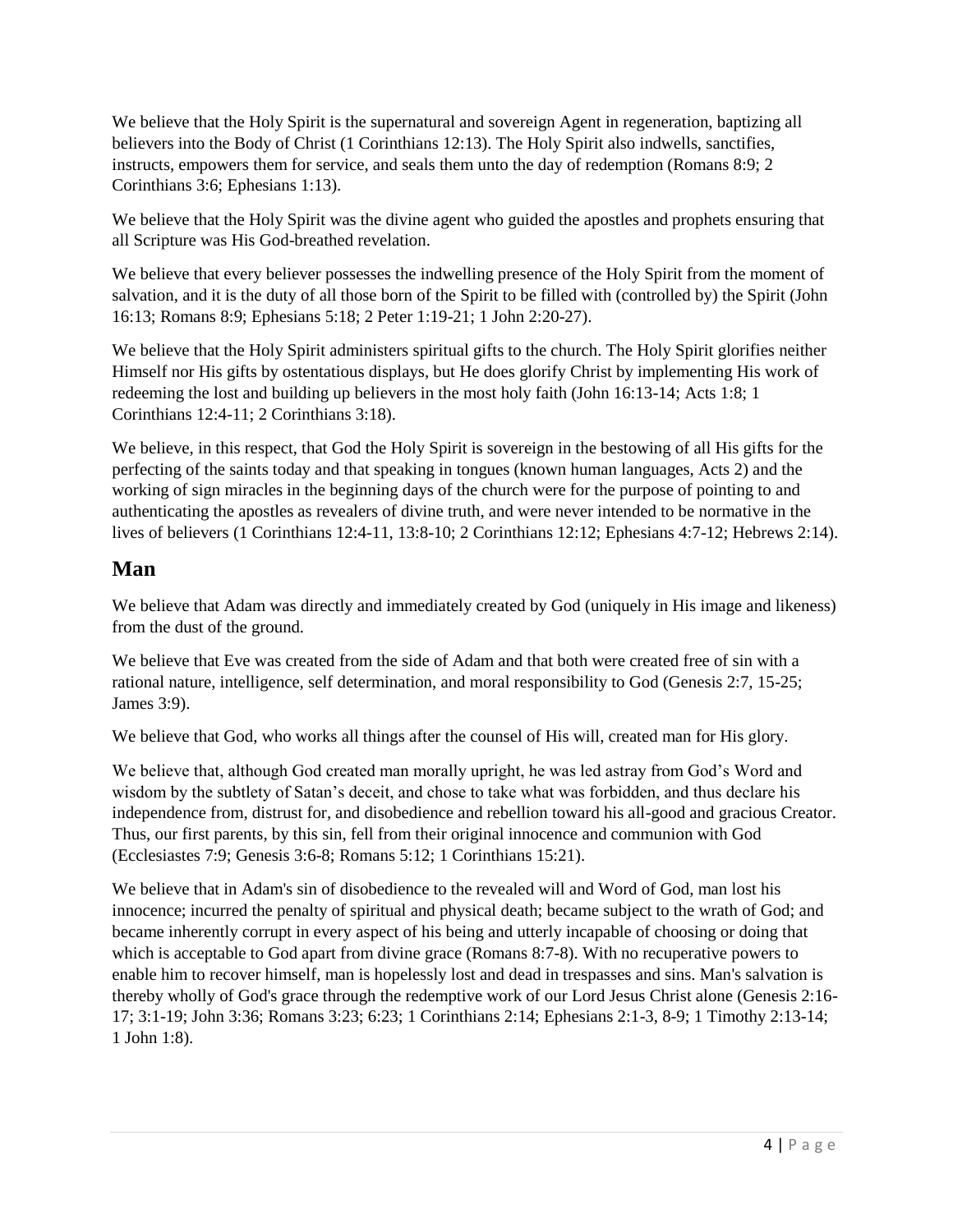We believe that because all men were in Adam, a nature corrupted by Adam's sin has been transmitted to all men of all ages, Jesus Christ being the only exception. All men are thus sinners by nature, by choice, and by divine declaration (Psalm 14:1-3; Jeremiah 17:9; Romans 3:9-18, 23; 5:10-12).

We believe God has subjected the creation to futility, and the entire human family is made justly liable to untold miseries of sickness, decay, calamity, and loss. Thus all the adversity and suffering in the world is an echo and a witness of the exceedingly great evil of moral depravity in the heart of mankind; and every new day of life is a God-given, merciful reprieve from imminent judgment, pointing to repentance (Romans 8:20-23; 2 Corinthians 4:16; Romans 8:35-36; 1 Thessalonians 4:13; Romans 2:4).

## **Sin**

We believe that sin subsists, but the origin and occasion for the existence of sin remains a mystery known only to God. Sin entered the world through the one sin of Adam which in turn brought guilt and condemnation to all of his posterity. The Bible reveals that through Adam's transgression there resulted condemnation to all men (Romans 5:18) and that the judgment of mankind arose from this transgression. All are guilty in Adam and all have sinned and fallen short of the glory of God (Romans 3:23).

# **Salvation**

We believe that salvation is wholly of God by grace alone through faith alone on the basis of the redemption of Jesus Christ, the merit of His shed blood alone, and not on the basis of human merit or works (John 1:12; Ephesians 1:7; 2:8-10; 1 Peter 1:18-19).

We believe that salvation is in Jesus Christ alone through the message of the gospel (Acts 4:12; John 14:6; 1 John 2:21-24; Romans 1:16,10:13-17).

We believe that by His perfect obedience (both active and passive) to God and by His suffering and death as the immaculate Lamb of God, Jesus Christ obtained forgiveness of sins and the gift of perfect righteousness for all who trusted in God prior to the cross and all who would trust in Christ thereafter. Through living a perfect life and dying in our place, the just for the unjust, Christ absorbed our punishment, appeased the wrath of God against us, vindicated the righteousness of God in our justification, and removed the condemnation of the law against us (Romans 5:18-19; 1 Corinthians 15:3; 1 Peter 2:24, 3:18; Romans 3:24-26; 2 Corinthians 5:14; Romans 5:6, 8:34, 14:9; Galatians 2:21; John 1:29; Ephesians 1:7; Colossians 1:14; Acts 13:38; 2 Corinthians 5:21; Romans 3:21-22, 4:3).

# **Regeneration**

We believe that regeneration is a sovereign and supernatural work of the Holy Spirit which precedes faith and by which the divine nature and divine life are given (John 3:3-7; Titus 3:5). It is instantaneous and is accomplished solely by the power of the Holy Spirit through the instrumentality of the Word of God (John 5:24), with the result that the repentant sinner responds in faith to the divine provision of salvation. Genuine regeneration is manifested by fruits worthy of repentance as demonstrated in righteous attitudes and conduct. Good works are the proper evidence and fruit of regeneration which have been prepared beforehand for the believer to walk in (1 Corinthians 6:19-20; Ephesians 2:10) and will be experienced to the extent the believer submits to the control of the Holy Spirit in his life through faithful obedience to the Word of God (Ephesians 5:17-21; Philippians 2:12b; Colossians 3:16; 2 Peter 1:4-10). This obedience causes the believer to be increasingly conformed to the image of our Lord Jesus Christ (2 Corinthians 3:18), a conformity which is climaxed in the believer's glorification at Christ's coming (Romans 8:17; 2 Peter 1:4; 1 John 3:2-3).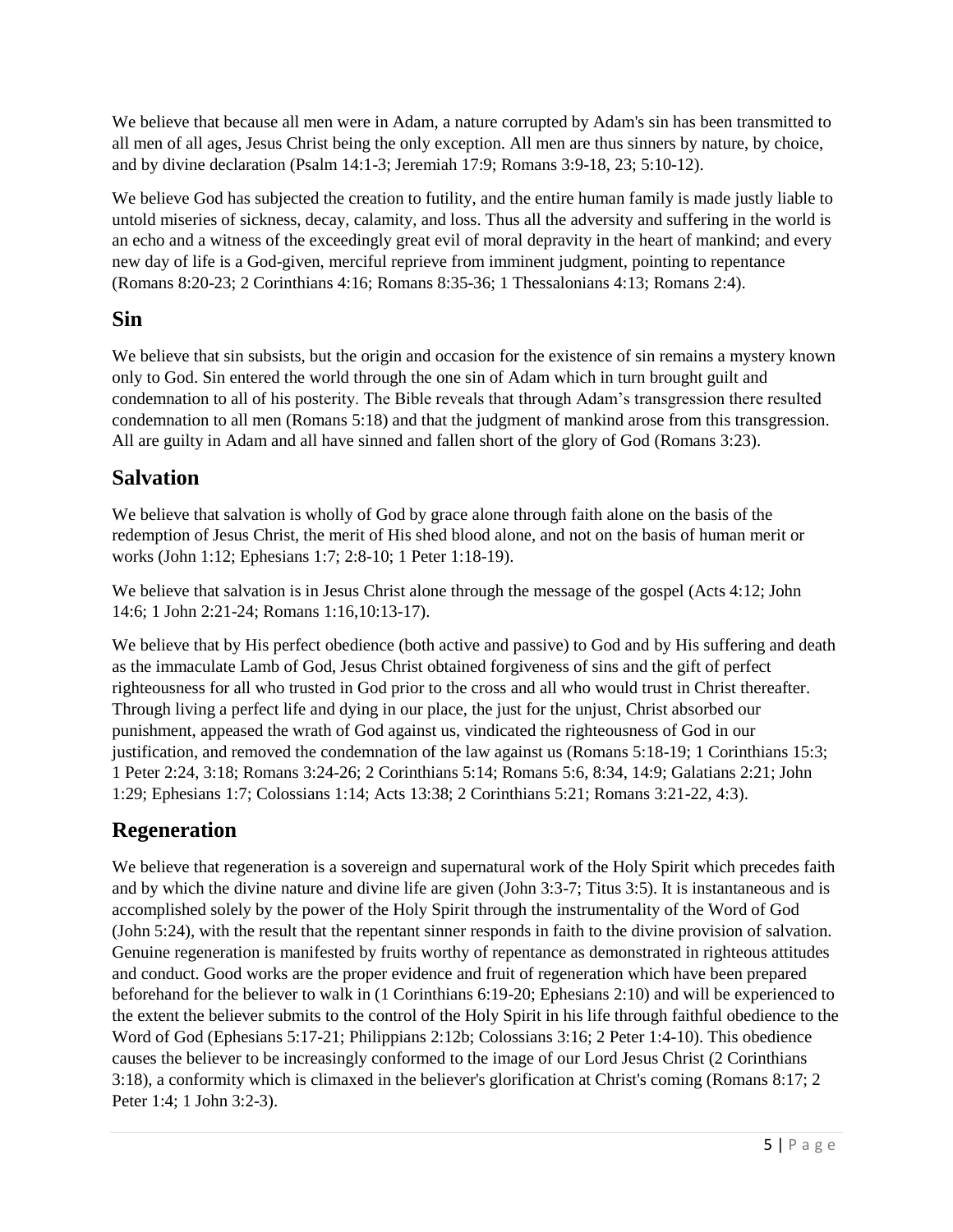#### **Election**

We believe that election is the sovereign prerogative of God by which, before the foundation of the world, He unconditionally chose, by an act of His free grace through Christ, those whom He would graciously regenerate, bring to repentance and faith, save, sanctify and glorify (Romans 8:28-30; Ephesians 1:4-11; 2 Thessalonians 2:13; 2 Timothy 2:10; 1 Peter 1:1 2).

We believe that sovereign election does not contradict or negate the responsibility of believers to spread the gospel, nor of man to repent and trust Christ as Savior and Lord (Ezekiel 18:23, 32; 33:11; John 3:18- 19, 36; 5:40; Romans 9:22-23; 2 Thessalonians 2:10-12; Revelation 22:17). Nevertheless, the election of God includes both the means (faith) and the end (salvation) so that it is not the man who wills or the man who runs but God who has mercy that determines who shall be saved. All whom the Father calls to Himself will come in faith and all who come in faith the Father will receive and all who are received of the Father will be eternally glorified (John 6:37-40, 44; Acts 13:48; Romans 9:15-16; James 4:8).

We believe that the unmerited favor that God grants to totally depraved sinners is not related to any initiative of their own part nor to God's anticipation of what they might do by their own will, but is solely of His sovereign grace and mercy (Ephesians 1:4-7; Titus 3:4-7; 1 Peter 1:2).

We believe that election should not be looked upon as based merely on abstract sovereignty. God exercises His sovereignty in harmony with His other attributes, particularly His omniscience, justice, holiness, wisdom, grace, and love (Romans 9:11-16). This sovereignty will always exalt the will of God in a manner totally consistent with His character as revealed in the life of our Lord Jesus Christ (Matthew 11:25-28; 2 Timothy 1:9).

**Justification** We believe that justification before God is an act of God (Romans 8:33) by which He acquits those who, through faith in Christ, repent of their sins (Luke 13:3; Acts 2:38; 3:19; 11:18; Romans 2:4; 2 Corinthians 7:10; Isaiah 55:6-7). The basis for this declaration in no way involves any virtue or work of man (Romans 3:20; 4:6) but rests solely on the imputation of our sins to Christ (Colossians 2:14; 1 Peter 2:24) and the imputation of both the passive and active righteousness of Christ to us (1 Corinthians 1:30; 2 Corinthians 5:21). The righteousness contemplated in the verdict of justification is always the righteousness of Christ alone imputed to the ungodly for their acquittal. By this means God is enabled to "be just and the justifier of the one who has faith in Jesus" (Romans 3:26).

#### **Sanctification**

We believe that every believer is sanctified (set apart) unto God. This sanctification is positional and instantaneous and should not be confused with progressive sanctification. This sanctification has to do with the believer's standing before God, not his present walk or condition (Acts 20:32; 1 Corinthians 1:2, 30; 6:11; 2 Thessalonians 2:13; Hebrews 2:11; 3:1; 10:10, 14; 13:12; 1 Peter 1:2).

We believe that there is also by the work of the Holy Spirit a progressive sanctification by which the state of the believer is brought closer to the standing the believer positionally enjoys through justification. Through obedience to the Word of God and the empowering of the Holy Spirit, the believer is able to live a life of increasing holiness in conformity to the will of God, becoming more and more like our Lord Jesus Christ (John 17:17-19; Romans 6:1-22; 2 Corinthians 3:18; 1 Thessalonians 4:3-4; 5:23). In this respect, we believe that every saved person is involved in a daily conflict—the new creation in Christ doing battle against the flesh—but adequate provision is made for victory through the power of the indwelling Holy Spirit. The struggle nevertheless stays with the believer all through this earthly life and is never completely ended. All claims to the eradication of sin in this life are unscriptural. Eradication of sin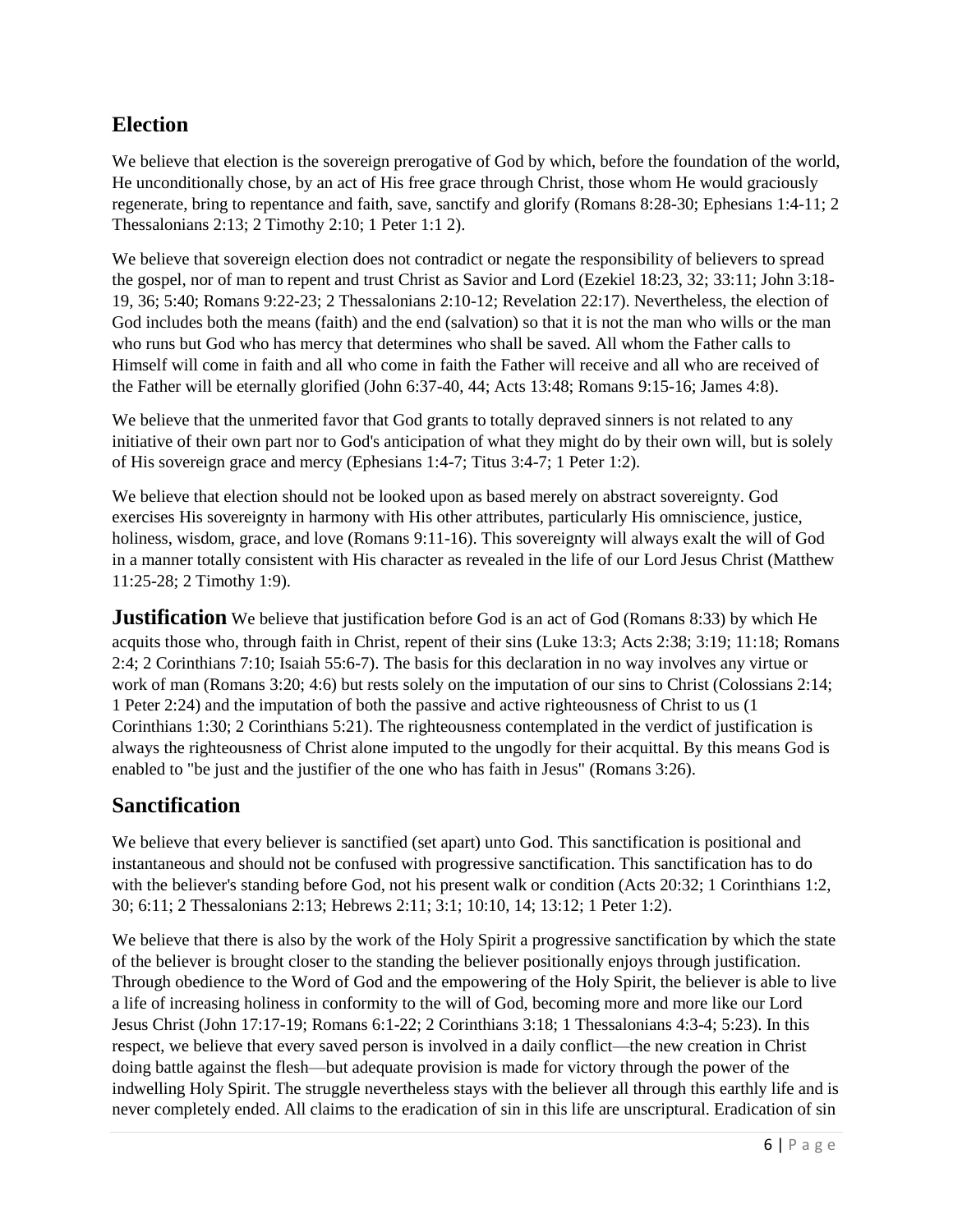is not possible, but the Holy Spirit does provide for victory over sin (Galatians 5:16-25; Ephesians 4:22- 24; Philippians 3:12; Colossians 3:9-10; 1 Peter 1:14-16; 1 John 3:5-9).

#### **Separation**

We believe that separation from sin is clearly called for throughout the Old and New Testaments, and that the Scriptures clearly indicate that in the last days apostasy and worldliness shall increase (2 Corinthians 6:14-7:1; 2 Timothy 3:1-5).

We believe that, out of deep gratitude for the undeserved grace of God granted to us and because our glorious God is so worthy of our total consecration, all the saved should live in such a manner as to demonstrate our adoring love to God and so as not to bring reproach upon our Lord and Savior. We also believe that separation from all religious apostasy and worldly and sinful practices is commanded of us, by God (Matthew 5-7; Romans 12:1-2, 1 Corinthians 5:9-13; 2 Corinthians 6:14-7:1; 1 John 2:15-17; 2 John 9-11).

We believe that Christians should be separated unto our Lord Jesus Christ (2 Thessalonians 1:11-12; Hebrews 12:1-2) and affirm that the Christian life is a life of obedient righteousness that reflects the teaching of the Beatitudes (Matthew 5:2-12) and a continual pursuit of holiness (Romans 12:1-2; 2 Corinthians 7:1; Hebrews 12:14; Titus 2:11-14; 1 John 3:1-10).

#### **Perseverance of the Saints**

We believe that all the redeemed once saved are kept by God's power and are thus secure in Christ forever. Despite the sin that yet remains in the life of a believer, God has assured His elect that He will never leave them or forsake them and that nothing can separate them from His love in Christ Jesus.

We believe that God who began a good work inside of His own will complete it until the end and that Christians are kept by the power of God unto their ultimate salvation. The assurance of perseverance is grounded in God's sovereign election.

We believe that those who apostatize were never truly redeemed to begin with (John 5:24; 6:37-40; 10:27-30; Romans 5:9-10; 8:1, 28-39; 1 Corinthians 1:4-8; Ephesians 4:30; Hebrews 7:25, 13:5; 1 Peter 1:3-6; 1 John 2:19; Jude 24).

We believe that it is the privilege of believers to rejoice in the assurance of their salvation through the testimony of God's Word, which, however, clearly forbids the use of Christian liberty as an occasion for sinful living and carnality (Romans 6:15-22; 13:13-14; Galatians 5:13, 25-26; Titus 2:11-14).

We believe that all Christians will bear fruit and walk in the good works prepared for them before the foundation of the world (Ephesians 2:10).

# **The Church**

We believe that all who place their faith in Jesus Christ are immediately placed by the Holy Spirit into one united spiritual Body, the church (1 Corinthians 12:12-13), the bride of Christ (2 Corinthians 11:2; Ephesians 5:23-32; Revelation 19:7-8), of which Christ is the Head (Ephesians 1:22; 4:15; Colossians 1:18).

We believe that the formation of the church, the Body of Christ, began on the Day of Pentecost (Acts 2:1-21, 38-47) and will be completed at the coming of Christ for His own at the rapture (1 Corinthians 15:51- 52; 1 Thessalonians 4:13-18).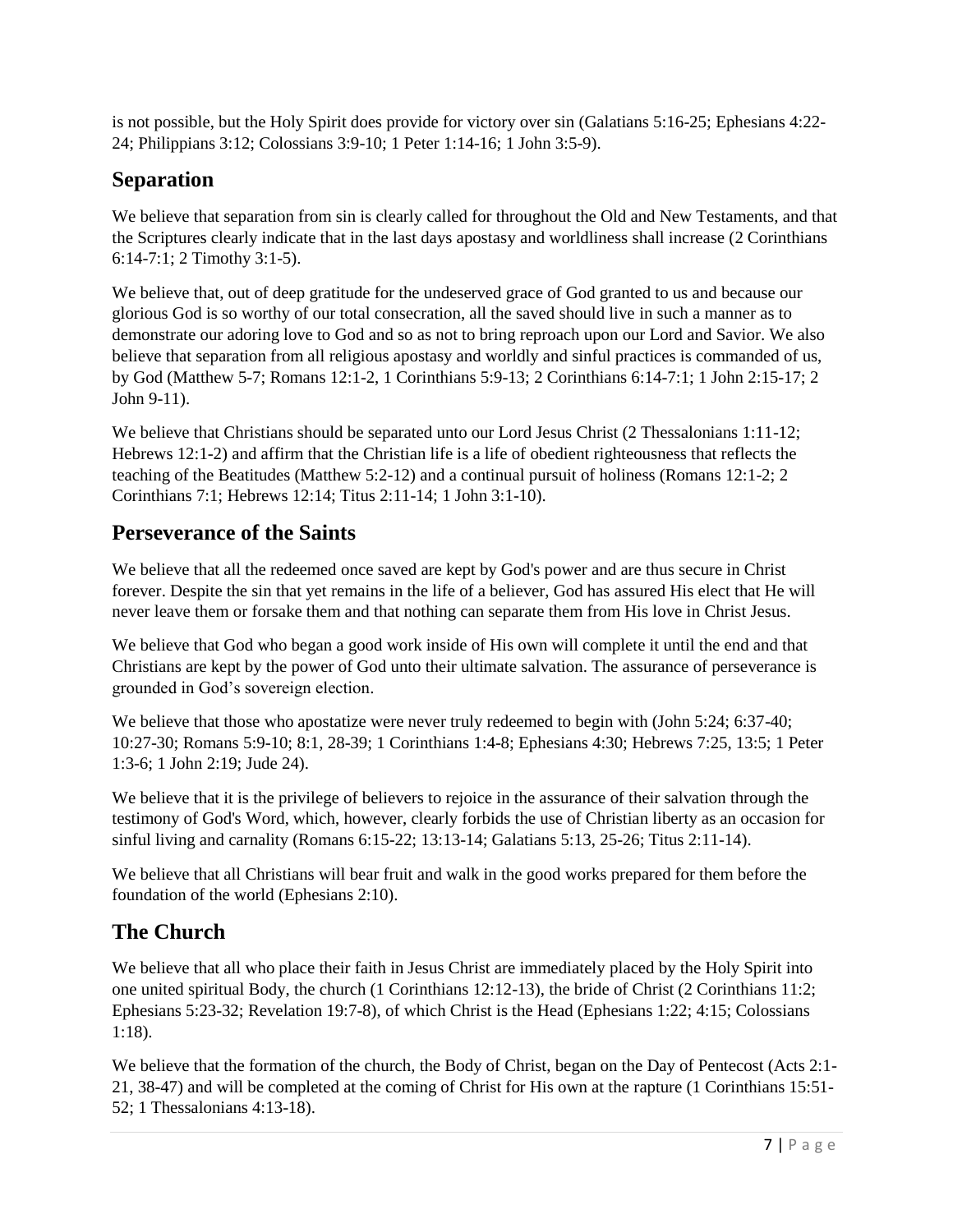We believe that the church is thus a unique spiritual organism designed by Christ, made up of all born again believers in this present age (Ephesians 2:11-3:6). The church is distinct from Israel (1 Corinthians 10:32), a mystery not revealed until this age (Ephesians 3:1-6; 5:32).

We believe that the establishment and continuity of local churches is clearly taught and defined in the New Testament Scriptures (Acts 14:23, 27; 20:17, 28; Galatians 1:2; Philippians 1:1; 1 Thessalonians 1:1; 2 Thessalonians 1:1) and that the members of the one spiritual Body are directed to associate themselves together in local assemblies (1 Corinthians 11:18-20; Hebrews 10:25).

We believe that the one supreme authority for the church is Christ (1 Corinthians 11:3; Ephesians 1:22; Colossians 1:18) and that church leadership, gifts, order, discipline, and worship are all appointed through His sovereignty as found in the Scriptures. The biblically designated leaders serving under Christ and over the local assembly are elders (also called overseers and bishops) who must meet biblical qualifications (1 Timothy 3:1-7; Titus 1:5-9; 1 Peter 5:1-5).

We believe that these elders lead or rule as servants of Christ (1 Timothy 5:17-22) and have His authority in directing the church. The congregation is to submit to their leadership (Hebrews 13:7, 17).

We believe the only biblically designated church office other than elder is that of deacon (Phi 1:1). Deacons must meet biblical qualifications (1Timothy 3:8-13) and serve primarily as ministers of mercy on behalf of the local church to the needy within the church at the direction of the elders (Acts 6:1-6).

We believe in the importance of discipleship (Matthew 28:19-20; 2 Timothy 2:2), mutual accountability of all believers to each other (Matthew 18:5-14), as well as the need for discipline of sinning members of the congregation in accord with the standards of Scripture (Matthew 18:15-22; Acts 5:1-11; 1 Corinthians 5:1- 13; 2 Thessalonians 3:6-15; 1 Timothy 1:19-20; Titus 1:10-16).

We believe in the autonomy of the local church, free from any external authority or control, with the right of self government and freedom from the interference of any hierarchy of individuals or organizations (Titus 1:5).

We believe that it is scriptural for true churches to cooperate with each other for the presentation and propagation of the faith. Each local church, however, through its elders and their interpretation and application of Scripture, should be the sole judge of the measure and method of its cooperation. The elders should determine all other matters of membership, policy, discipline, benevolence, and government as well (Acts 15:19-31; 20:28; 1 Corinthians 5:4-7, 13; 1 Peter 5:1-4).

We believe that the purpose of the church is to glorify God (Ephesians 3:21) by building itself up in the faith (Ephesians 4:13-16), by instruction of the Word (2 Timothy 2:2, 15; 3:16-17), by fellowship (Acts 2:47; 1 John 1:3), by keeping the ordinances (Luke 22:19; Acts 2:38-42) and by advancing and communicating the gospel to the entire world (Matthew 28:19; Acts 1:8; 2:42).

We affirm the calling of all saints to the work of service (1 Corinthians 15:58; Ephesians 4:12; Revelation 22:12).

We believe that two ordinances have been committed to the local church: baptism and the Lord's Supper (Acts 2:38-42).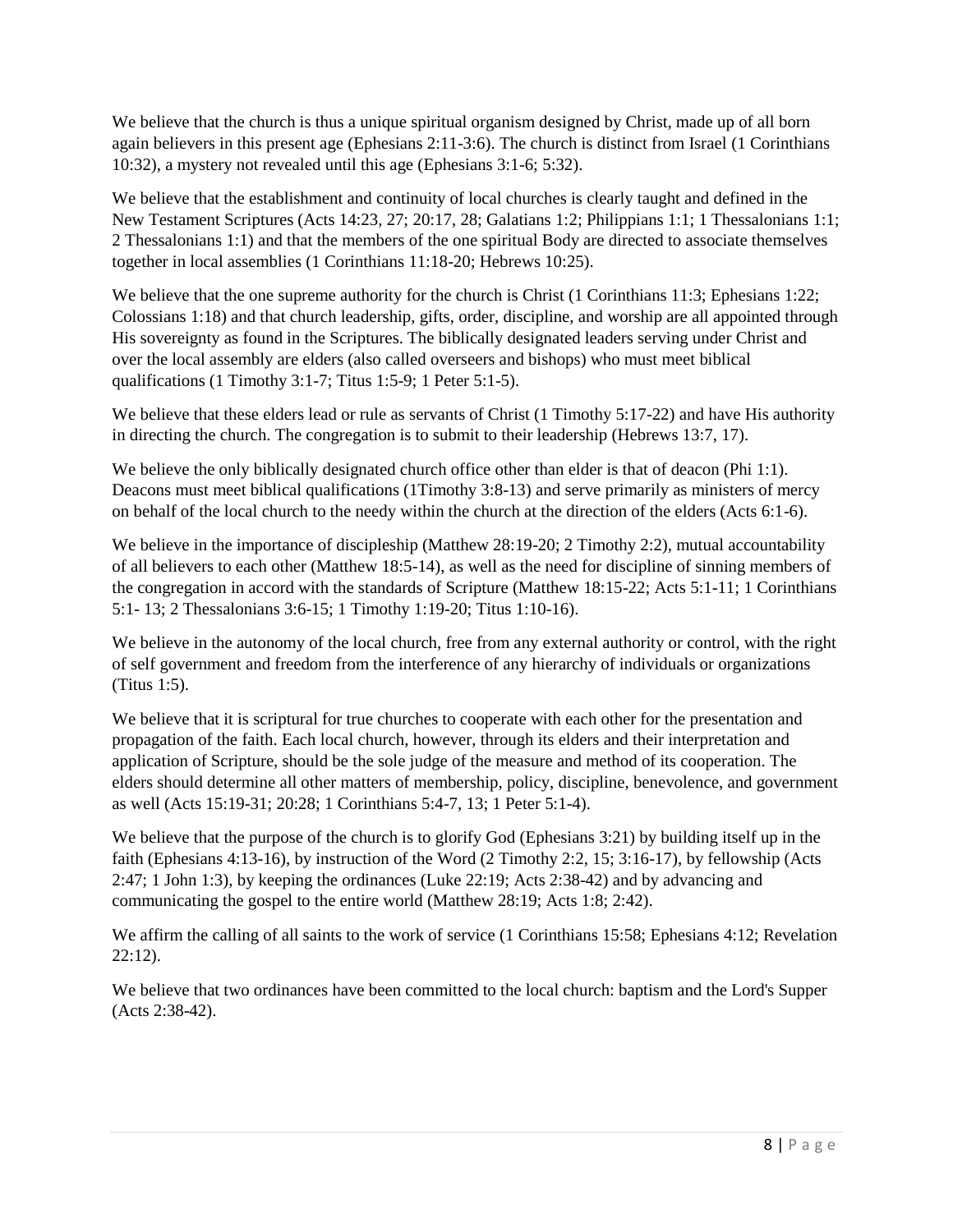## **Baptism**

We believe that the only candidates for baptism are those who have come to faith and repentance in the Lord Jesus Christ. As an act of obedience, Christian baptism by immersion (Acts 8:36-39) is the solemn and beautiful testimony of a believer showing forth his faith in the crucified, buried, and risen Savior, and his union with Him in death to sin and resurrection to a new life (Romans 6:1-11). It is also a sign of fellowship and identification with the Body of Christ (Acts 2:38-42; Acts 10:44-48; Acts 19:1-5; Matthew 28:18-20; 1 Corinthians 1:11-17).

We believe that infant baptism is not Christian baptism and uphold the following: Scripture nowhere states that baptism takes the place of circumcision, nor that it shares in the significance and meaning of circumcision. Scripture nowhere states that baptism signifies a potential or anticipated faith in an infant or anyone else, nor that it brings one into contact with the new covenant, nor that it places one in the body of Christ.

## **The Lord's Supper**

We believe that the Lord's Supper, as instituted by Jesus, is the commemoration and proclamation of His death until He comes (1 Corinthians 11:26). It is not intended to be a time of morbid introspection focused on individual unworthiness, but rather a time to remember Christ's worthiness which has reconciled us to God, having been justified by faith alone (Romans 5:1).

We believe that the elements of the Lord's Supper are only representative or symbolic of the flesh and blood of Christ. The bread serves as a symbol of His body which was broken for us. In taking the bread, we fellowship in the body of Christ. The fruit of the vine serves as a symbol of the blood of Jesus Christ which was shed to inaugurate the New Covenant. In taking the cup of blessing we fellowship in the blood of Christ (Matthew 26:26-28; 1 Corinthians 10:16; 11:23-26).

We believe that only those who are disciples of Jesus Christ should participate in the Lord's Supper (Mark 14:18-25; 1 Corinthians 11:27).

#### **Holy Angels**

We believe that angels are created beings and are therefore not to be worshiped (Revelation 19:10; 22:9). Although they are a higher order of creation than man, they are created to serve God and to worship Him, and to serve those who will inherit salvation (Luke 2:9-14; Hebrews 1:6-7, 14-19; 2:6-7; Revelation 5:11- 14; 19:10; 22:9).

#### **Satan**

We believe that Satan is a created angel, and as a created being does not possess any of the noncommunicable attributes of deity (e.g., omniscience and omnipresence). Satan incurred the judgment of God by rebelling against his Creator (Isaiah14:12-17; Ezekiel 28:11-19) and taking numerous angels with him in his fall (Matthew 25:41; Revelation 12:1-14).

We believe that Satan introduced sin into the human race through Adam's fall (Genesis 3:1-15; Romans 5:12-21) and that he continues to tempt believers in an effort to subvert the plans of God.

We believe that Satan is the open and declared enemy of God and man (Isaiah 14:13-14; Matthew 4:1- 11; Revelation12:9-10); the prince of this world, who has been defeated through the death and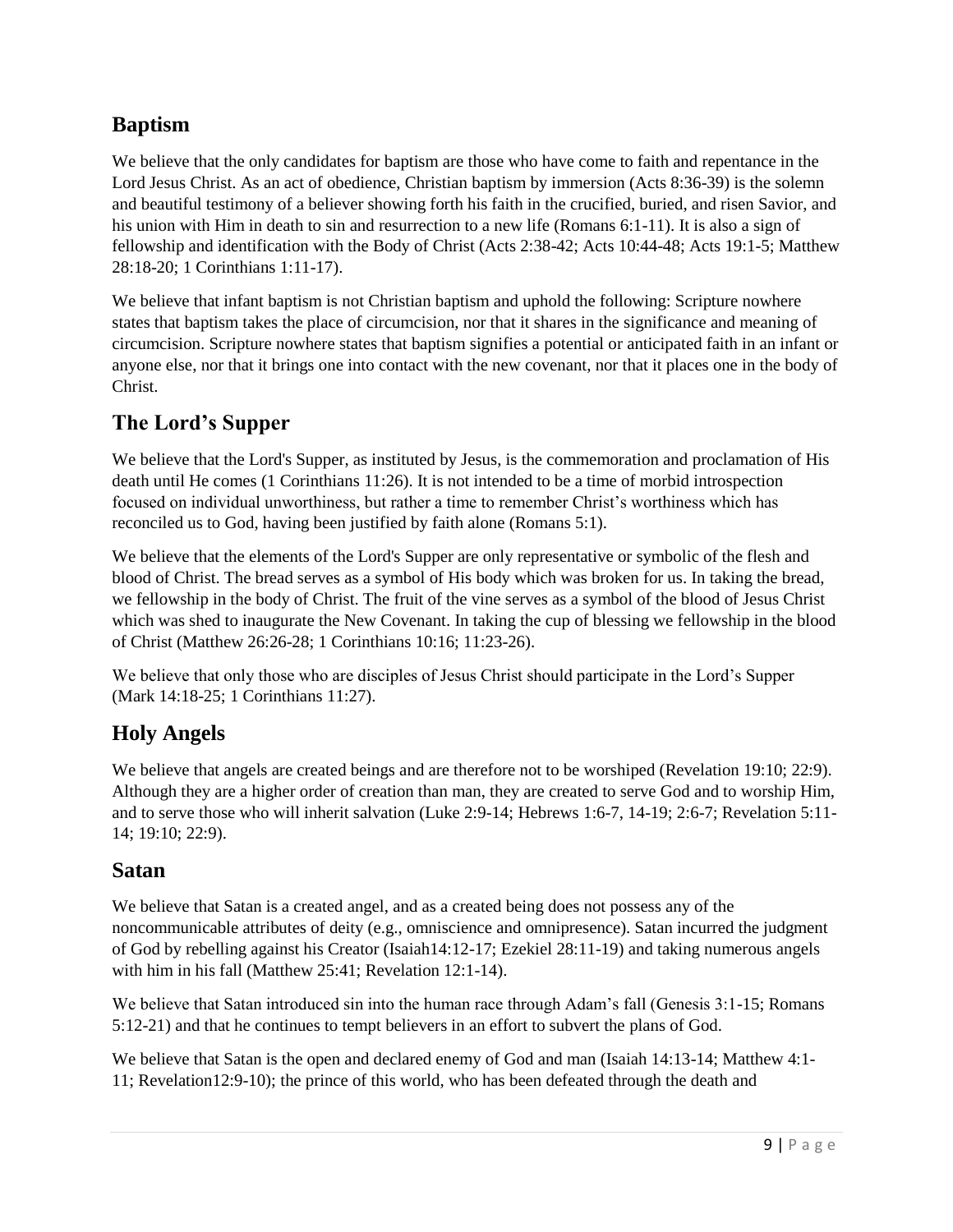resurrection of Jesus Christ (Romans 16:20); and that he shall be eternally punished in the lake of fire (Isaiah 14:12-17; Ezekiel 28:11-19; Matthew 25:41; Revelation 20:10).

## **Death**

We believe that physical death involves no loss of our immaterial consciousness (Revelation 6:9-11), that the soul of the redeemed passes immediately into the presence of Christ (Luke 23:43; Philippians 1:23; 2 Corinthians 5:8), and that there is a separation of soul and body (Philippians 1:21-24). For the redeemed, such separation (in a disembodied state (2 Corinthians 5:8)) will continue until Christ gathers His elect to Himself, at which time the soul and body will be reunited to be glorified forever with our Lord (Philippians 3:21;1 Corinthians 15:35-44, 50-54).

We believe in the bodily resurrection of all men, the saved to eternal life (John 6:39; Romans 8:10-11,19-23; 2 Corinthians 4:14), and the unsaved to judgment and everlasting punishment (Daniel 12:2; John 5:29; Revelation 20:13-15).

We believe that the souls of the unsaved at death are kept under punishment until Death and Hades give up the dead (Luke16:19-26; Revelation 20:13-15), when the soul and the resurrection body will be united (John 5:28-29). They shall then appear at the Great White Throne judgment (Revelation 20:11-15) and shall be cast into hell, the lake of fire (Matthew 25:41-46; Revelation 20:14,15), cut off from life and God forever (Daniel 12:2; Matthew 25:41-46; 2 Thessalonians 1:7-9).

## **The Rapture of the Church**

We believe in the personal, bodily return of our Lord Jesus Christ before the seven year tribulation (1Thessalonians 4:16; Titus 2:13) to translate His church from this earth (John 14:1-3; 1 Corinthians 15:51-53; 1 Thessalonians 4:15-5:11) and, between this event and His glorious return with His saints, to reward believers according to their works (1 Corinthians 3:11-15; 2 Corinthians 5:10).

# **The Tribulation Period**

We believe that immediately following the removal of the church from the earth (John 14:1-3; 1) Thessalonians 4:13-18) the righteous judgments of God will be poured out upon an unbelieving world (Jeremiah 30:7; Daniel 9:27; 12:1; 2 Thessalonians 2:7-12; Revelation 16), and that these judgments will be climaxed by the return of Christ in glory to the earth (Matthew 24:27-31; 25:31-46; 2 Thessalonians 2:7-12). At that time the tribulation saints will be raised and the living will be judged (Daniel 12:2-3; Revelation 20:4-6). This period includes the seventieth week of Daniel's prophecy (Daniel 9:24-27; Matthew 24:15-31; 25:31-46).

## **The Second Coming and the Millennial Reign**

We believe that, after the tribulation period, Christ will come to earth to occupy the throne of David (Matthew 25:31; Luke 1:31-33; Acts 1:10-11; 2:29-30) and establish His messianic kingdom for a thousand years on the earth (Revelation 20:1-7). During this time the resurrected saints will reign with Him over Israel and all the nations of the earth (Ezekiel 37:21-28; Daniel 7:17-22; Revelation19:11-16). This reign will be preceded by the overthrow of the Antichrist and the False Prophet, and by the removal of Satan from the world (Daniel 7:17-27; Revelation 20:1-7).